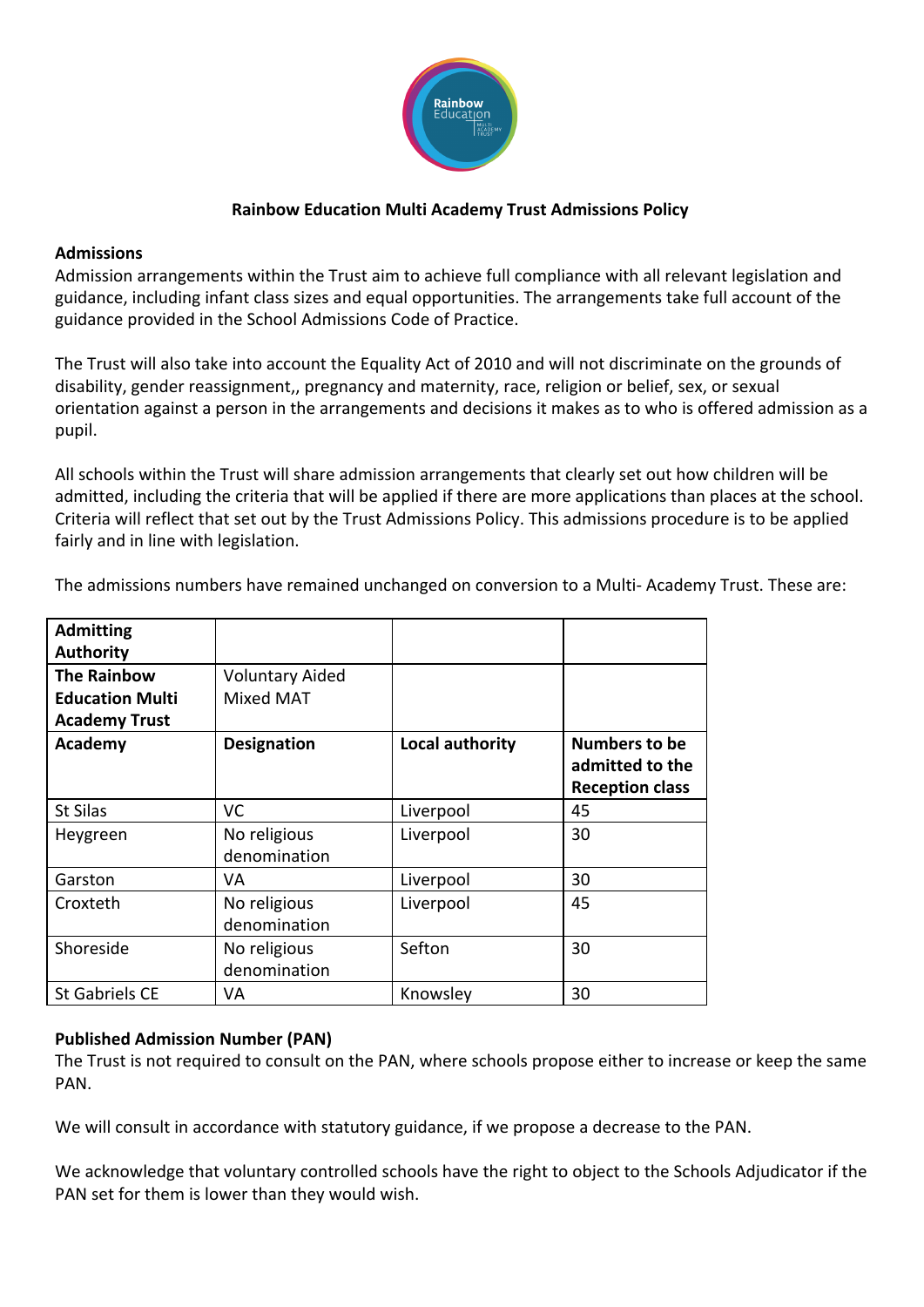The Trust will notify the appropriate local authority of their intention to increase the school's PAN and reference to the change should be made on the school's website when necessary.

If, at any time following determination of the PAN, we decide that any school within the Trust is able to admit above its PAN, we will notify the local authority in good time to allow the local authority to deliver its coordination responsibilities effectively.

A separate application must be made for any transfer from the school Nursery class to the primary school (Reception). In our oversubscription criteria, we give priority to children eligible for the early years pupil premium.

#### **Infant Class Size Legislation**

For admission to infant classes, i.e. Reception class, Year 1 and Year 2, Government legislation limits the size of these classes to 30 pupils per class. The Trust adheres to this legislation when allocating places in schools.

#### **Application Procedure**

All applications must be made through the relevant local authority. That is the local authority in which the pupil resides.

Each school will publish easily understandable details for parents that includes information about how to apply for a place. Published Trust-Wide criteria will be used if there are more applications than places available.

#### **Communicating Offers to Parents**

Our schools have agreed not to disclose information to parents about the offer of places until the National Offer Day, which may vary each year**.**

#### **Oversubscription Procedures.**

\*This procedure applies to all age groups.

### **Denominational Schools Within the Trust (St Silas Church of England Primary School and Garston Church of England Primary School)**

These schools will offer every child who applies, whether of the faith, another faith or no faith, a place at the school if there are places available.

#### **Criteria**

#### *Priority 1*

- Children whose statement of special educational needs (SEN) or Education, Health and Care Plan (EHCP) names the school
- Looked after children (LAC) in the care of the local authority
- Children who were looked after, but ceased to be so because they were adopted (or became subject to a residence order or special guardianship order**)**

#### *Priority 2*

● Children eligible for the early years pupil premium, the pupil premium or the service premium who are in a nursery class which is part of the school; attend a nursery that is established and run by the school.

#### *Priority 3*

Children who will have a sibling at the school when they are due to start the school. The definition of sibling includes: brother, sister, step-brother, step-sister, half-brother, half-sister, adopted brother, adopted sister.

#### *Priority 4*

Children whose parent(s) or carers wish them to have a faith based education, and who regularly attend worship at their parish church. Regular attendance at worship shall mean attendance at a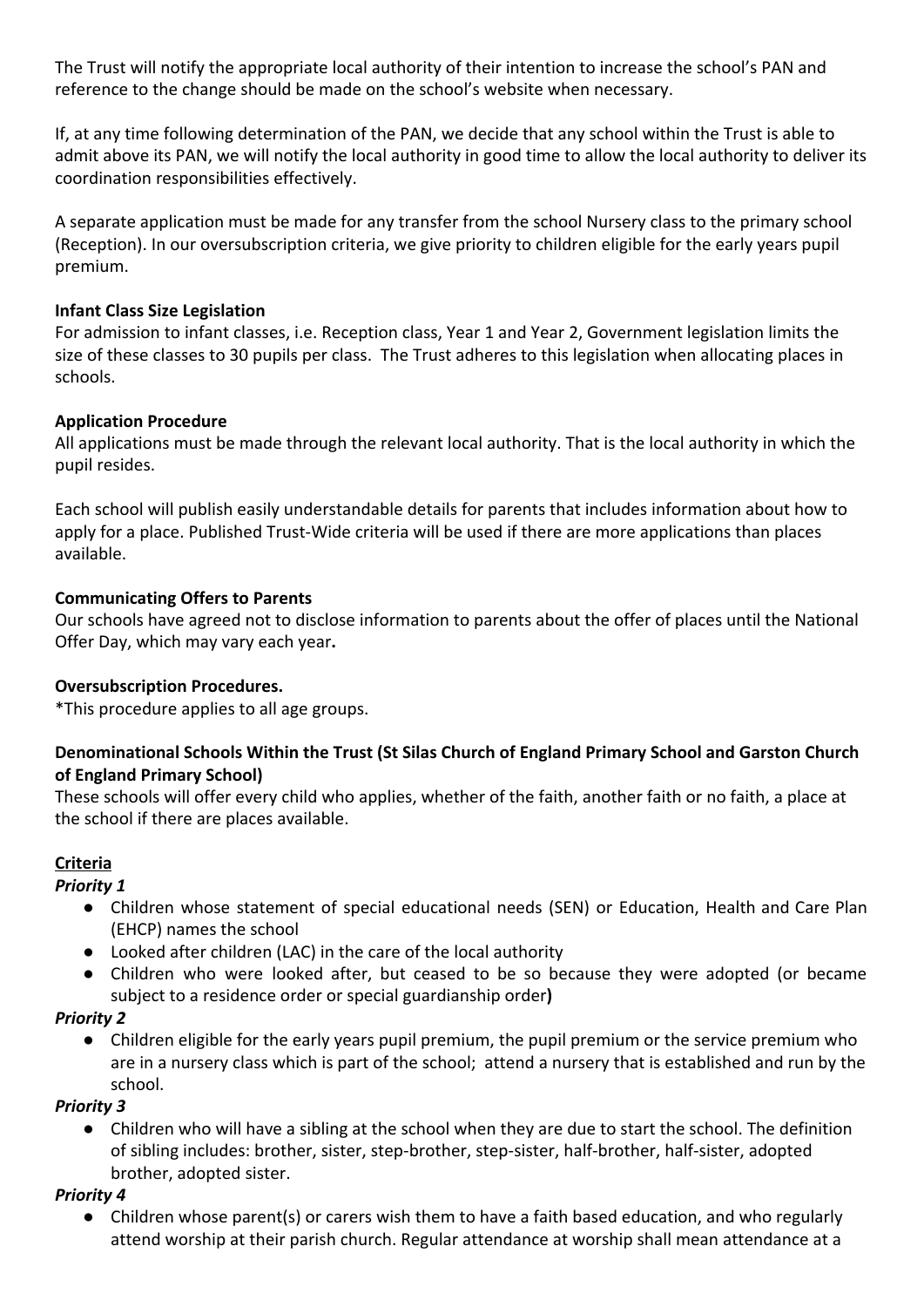Sunday church service (for a period of at least 6 months immediately prior to application) comprising of 2 out of 4 weeks in a month excluding vacations. Ministerial references must be submitted at the time of application (directly to the school) as evidence to support the admission under criteria 2 and 3 using the additional form provided.

## *Priority 5*

● All other applicants who have expressed a preference for the school.

## **Denominational Schools Within the Trust (St Gabriel's Church of England Primary School)**

These schools will offer every child who applies, whether of the faith, another faith or no faith, a place at the school if there are places available

# **Criteria**

### *Priority 1*

- Children whose statement of special educational needs (SEN) or Education, Health and Care Plan (EHCP) names the school
- Looked after children (LAC) in the care of the local authority
- Children who were looked after, but ceased to be so because they were adopted (or became subject to a residence order or special guardianship order**)**

## *Priority 2*

● Children whose parents are committed members of and who regularly attend worship St Gabriel's Parish Church

## *Priority 3*

● Children whose parent(s) or carers wish them to have a faith based education, and who regularly attend worship at their parish church. Regular attendance at worship shall mean attendance at a Sunday church service (for a period of at least 6 months immediately prior to application) comprising of 2 out of 4 weeks in a month excluding vacations. Ministerial references must be submitted at the time of application (directly to the school) as evidence to support the admission under criteria 2 and 3 using the additional form provided.

## *Priority 4*

● Children who will have a sibling at the school when they are due to start the school. The definition of sibling includes: brother, sister, step-brother, step-sister, half-brother, half-sister, adopted brother, adopted sister.

## *Priority 5*

● Children eligible for the early years pupil premium, the pupil premium or the service premium who are in a nursery class which is part of the school; attend a nursery that is established and run by the school.

## *Priority 6*

● Children living nearest to the main entrance of the school in Ellis Ashton Street measured using a computerised mapping system limited to adopted pathways and highways maintained by the local authority.

## *Priority 7*

● All other applicants who have expressed a preference for the school.

## **Non- Denominational Schools Within the Trust**

## *Priority 1*

- Children whose statement of special educational needs (SEN) or Education, Health and Care (EHC) plan names the school
- Looked after children in the care of the local authority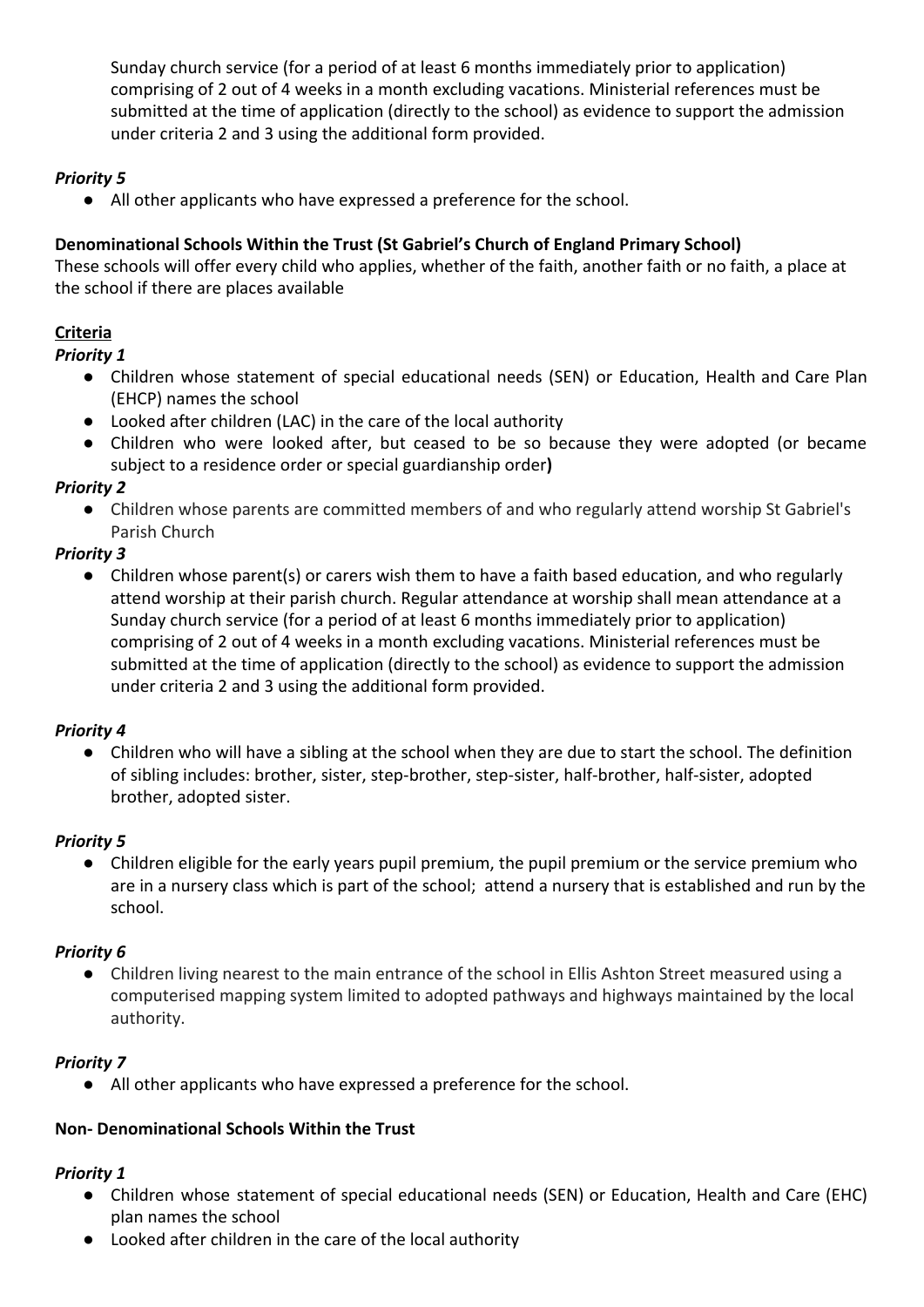● Children who were looked after, but ceased to be so because they were adopted (or became subject to a residence order or special guardianship order).

## *Priority 2*

● Children eligible for the early years pupil premium, the pupil premium or the service premium who are in a nursery class which is part of the school; attend a nursery that is established and run by the school.

### *Priority 3*

Children who will have a sibling at the school when they are due to start the school. The definition of sibling includes: brother, sister, step-brother, step-sister, half-brother, half-sister, adopted brother, adopted sister.

### *Priority 4*

● All other applicants who have expressed a preference for the school.

In priorities 1 to 3, if there are more applicants than there are places available, distance from the child's permanent home address to the main entrance of the primary school will be used to determine which children are admitted. In all cases, where distance from home to school is used to determine admission, those children living nearest to the school will be given preference. The distance will be measured by straight line distance between the child's permanent home address and the main entrance gate of the academy. Parents will be required to provide relevant proof of address e.g. council tax bill, utility bill, tenancy agreement or proof exchange of contracts if the property has recently been purchased. The Trust reserves the right to request any additional information that may be required in order to confirm proof of address. If two or more children live the same distance from the school, and there is only one place available, random allocation will be used to decide which child is admitted.

### **Waiting Lists**

Waiting lists for oversubscribed schools will be drawn up in accordance with the admission policy. Children who are not admitted will have their name placed on a waiting list. The names on this waiting list will be in the order resulting from the application of the criteria. Late applicants for the school will be slotted into the order according to the oversubscription criteria. If a place becomes available within the admission number, the child whose name is at the top of the list will be offered a place. This is not dependent on whether an appeal has been submitted.

### **Education, Health and Care Plans (EHC Plans)**

Occasionally, the issuing of an Education, Health and Care Plan may override the offer of a school place under the Trust's admission arrangements or may result in the withdrawal of the offer of a school place. This is because the school to which parents apply may not be able to adequately support the child's individual needs. Parents will be consulted about a school placement via the Education, Health and Care Plan procedures at the local authority.

It is important to note that if your child has an Education, Health & Care Plan, the admission appeals procedure is not the appropriate procedure to follow. Please contact the Special Educational Needs Section of your local authority to discuss this matter further.

### **Number of Permitted Applications and Appeals**

If your application is unsuccessful, you may ask the Trust to reconsider a second application but only if there has been a significant and material change to your circumstances since the time of your initial application.

If the trust reconsiders your application and then refuses your child a place because the year group is full, you have the right to appeal against this decision.

If you are refused admission for your child to a school, you may only appeal once in an academic year for a particular school.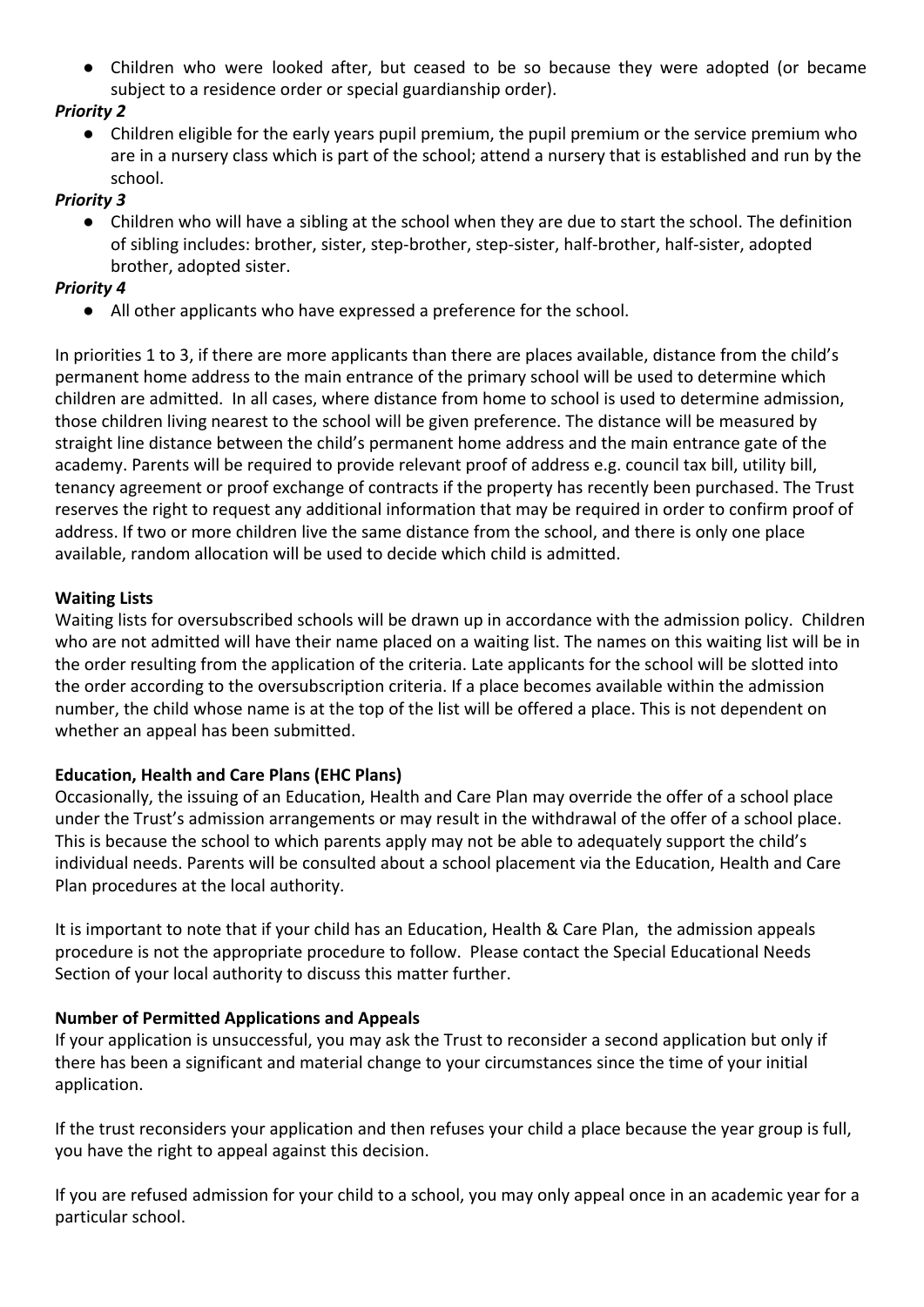If your application and appeal for a school are unsuccessful, then you cannot submit another application or appeal during that same academic year. However, you can apply again and, if necessary, appeal for a place in the next academic year.

### **Independent Appeal Procedure**

Where the governors are unable to offer a place because the school is oversubscribed, parents have the right to appeal to an independent admission appeal panel, set up under the School Standards and Framework Act, 1998, as amended by the Education Act, 2002.

Parents/legal guardians should notify the governors at the school within 20 days of receiving the letter refusing a place. Parents/legal guardians will have the opportunity to submit their case to the panel in writing and also to attend in order to present their case. All information and evidence to support your appeal must be submitted within 25 days of receiving the letter refusing a place. If you submit anything after the deadline, it might not be considered and may result in delays to your hearing.

Parents/legal guardians will normally receive 10 days' notice of the place and time of the hearing. Appeals must be heard within 40 school days of the deadline for making an appeal.

Appeals will be heard by a panel of three or more people at the appeal hearing. The panel will be independent and will be run in accordance with the Appeals Code. The clerk and the panel members will be fully trained in admissions law.

At the hearing:

- The Trust will explain why they turned down your application
- You'll be able to give your own reasons why your child should be admitted
- The appeals panel must decide if the school's admission criteria were properly followed and comply with the [school admissions code](https://www.gov.uk/government/publications/school-admissions-code--2)
- You'll be sent a letter with the decision about your child's school. If your child is refused a place, you can appeal against the decision. The letter will tell you how. You must appeal against each rejection separately. You can only appeal once against each rejection.

### **Making a Complaint about the Appeals Process**

You can complain about the way the appeal was carried out, but you can not complain about the decision itself. Complaints should be made to the Education and Skills Funding Agency (ESFA).

### **Home Address and Change of Address**

When deciding school allocations, the child's permanent home address will be used. The Trust follows the guidance of the local authority in which the school is situated. In the absence of any local guidance, the Trust will follow Liverpool Local Authority which defines this as the address of the child's parent(s) or legal guardian(s).

If parents or legal guardians live at different addresses and both have parental responsibility, the address of the parent or legal guardian claiming Child Benefit may be used to determine the child's permanent home address. The Trust reserves the right to request appropriate evidence to determine the child's permanent home address.

If you change your child's permanent home, please tell the appropriate local authority immediately. This is because the permanent home address at which a child resides is an important criterion in determining the allocation of school places. Because of this, if your child's permanent home address alters, it may affect the allocation of a school place for your child.

#### **Fraudulent or Misleading Information**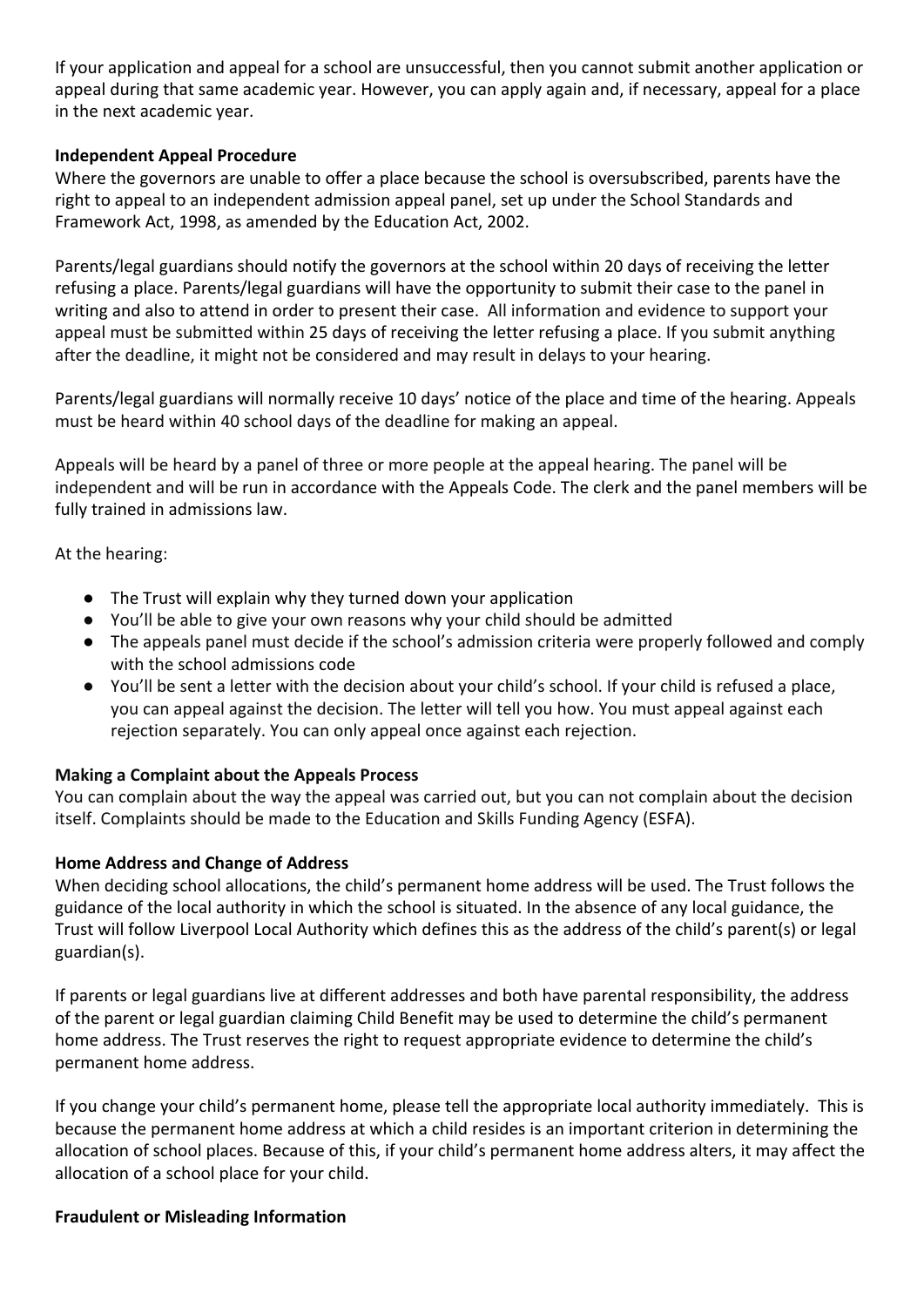Sections 2.12 and 2.13 of the current School Admissions Code allows admitting authorities to withdraw places from children whose parents / guardians have given fraudulent or intentionally misleading information in order to obtain a place in an oversubscribed school. If the Trust receives information that this is the case, the parents / guardians will be required to provide appropriate proof to substantiate the information they have given. If this cannot be provided, the place may be withdrawn. Please note, the Trust reserves the right to undertake all necessary investigations and request any additional information that may be required in the event that it has reason to believe that there are concerns about the validity of an application.

### **Delaying Entry to Reception Class Within the Same Academic Year**

A Local Authority is required to provide for the admission of all children to school in the September following their fourth birthday and most children do start school in the September following their fourth birthday. However, a child is not required to start school until they have reached compulsory school age which is following their fifth birthday. The School Admissions Code does allow for parents/carers to make a request to delay their child's entry to Reception class until later on in the academic year or until the term in which the child reaches compulsory school age. Parents and carers can also request that their child should take up a reception class space on a part time basis until their child reaches compulsory school age.

If a parent wishes to delay their child's entry to Reception class, or take up a part time Reception class place until the child reaches compulsory school age, then they should make an appointment with the Head teacher (s) of the school (s) that they wish to apply for so that they can discuss this matter in more detail.

### **Deferring Entry to Reception Class until the next Academic Year for Summer Born Children**

The School Admissions Code requires school admission authorities to provide for the admission of all children in the September following their fourth birthday. However, a child is not required to start school until they have reached compulsory school age **following** their fifth birthday. For summer born children, (those born between 1<sup>st</sup> April and 31<sup>st</sup> August) this is almost a full school year after the point at which they could first be admitted.

In July 2013, the Department for Education issued non-statutory guidance on the issue of school admissions for summer born children. The main points of the guidance are summarised as follows:

- School admission authorities including Trusts are required to provide for the admission of all children in the September following their fourth birthday, but flexibilities exist for those parents that may feel that their child is not ready to begin school at this point.
- Paragraph 2.17 of the admissions code enables a parent to request that their child is admitted outside of their normal age group.
- **School admission authorities, including Trusts, are responsible for making the decision on which year group a child should be admitted to, but they are required to make a decision taking into account the individual circumstances of the case**.
- There is no statutory barrier to children being admitted outside their normal year group.

A copy of the actual guidance note can found on the Department for Education's website at [www.gov.uk/government/organisations/department-for-education.](http://www.gov.uk/government/organisations/department-for-education)

### **In-Year Admissions**

An in-year admission application is one that is made outside of the normal time of transfer between schools, for example, when a family moves house part way through a school year. Our schools are able to accept in-year admission applications directly from parents.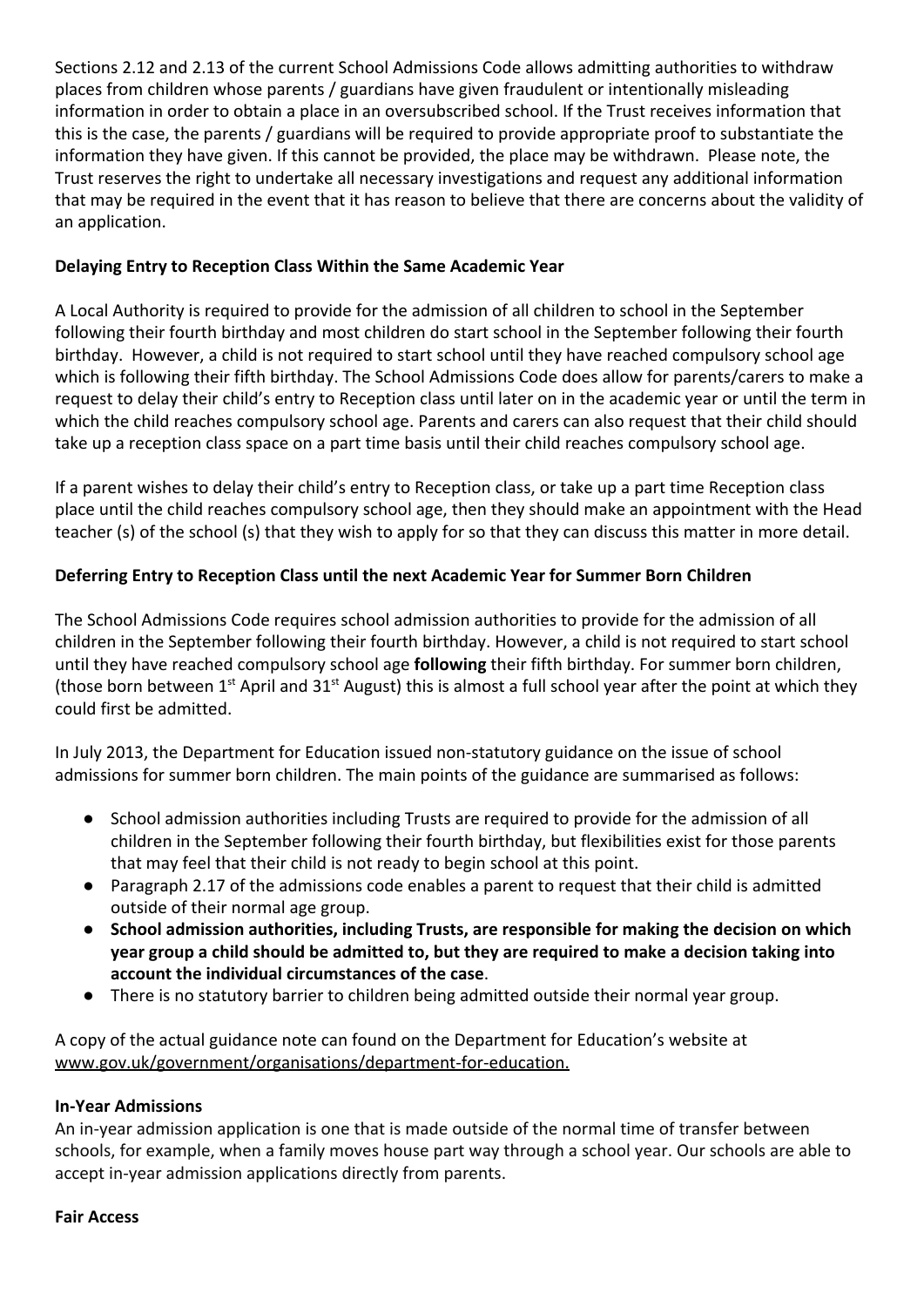We recognise that the purpose of fair access protocols are to ensure that, outside the normal admissions round, unplaced children, especially the most vulnerable, are found and offered a place quickly, so that the amount of time any child is out of school is kept to the minimum. We will endeavour to ensure that our admission arrangements uphold the interests of looked after children and previously looked after children and other potentially vulnerable pupils including those who have already been admitted to the school.

Our policy and consideration of fair access requests reflects the DFE principles and expectations on all parties to ensure Fair Access Protocols operate effectively at a local level. It is recognised that the Trust may have to work with different protocols according to which local authority an individual academy is located in.

We acknowledge that School Admissions Code gives local authorities and schools, including academies, the freedom to develop and agree protocols which best serve the needs of children in their area.

#### **Procedures**

All schools in the Trust are expected to respond to requests by local authorities to admit a child under Fair Access Protocols within seven calendar days.

We expect to work together with the local authority collaboratively, taking into account the needs of the child but also of those pupils who already attend our schools.

#### **Consultation by the Local Authority**

Where a local authority considers that an academy will best meet the needs of any child, it can ask the academy to admit that child, but has no power to direct it to do so.

We acknowledge that before deciding to issue a direction to a voluntary aided, foundation school or an academy, a local authority must consult the governing body of the school, the parent, and the child if they are over compulsory school age.

If, following consultation, the local authority decides to direct, they must inform the governing body and Headteacher of the school. We intend to respond to any requests or directions promptly and fairly. When possible, we would hope to admit and successfully support these pupils.

Our initial response will be in seven days but if we cannot agree a start date for a child, we will set out our reasons for refusal in writing to the local authority within 15 calendar days (providing contact details to cover any approaching bank holiday or holiday periods).

When refusing to take a child on fair access, our reasons might include:

- Infant class sizes
- Class sizes for older pupils
- Ability to cater for the needs of current children in the class, including those with additional needs
- Capacity to cater for the needs of the prospective pupils including any additional needs
- Whether the local authority has applied the local Fair Access Protocol appropriately
- Whether the Academy has been asked to accept a disproportionate number of children under the Fair Access Protocol compared to other schools. This includes a disproportionate number of children who have been excluded from other schools, or who have challenging behaviour.

We acknowledge that, if we have not agreed a start date within 15 calendar days, the local authority can apply for a direction from the Secretary of State via the Education Funding Agency who acts on his behalf in these cases.

However we would expect a local authority to explore mediation between us before a request is made to the Secretary of State to direct an academy school to admit a child.